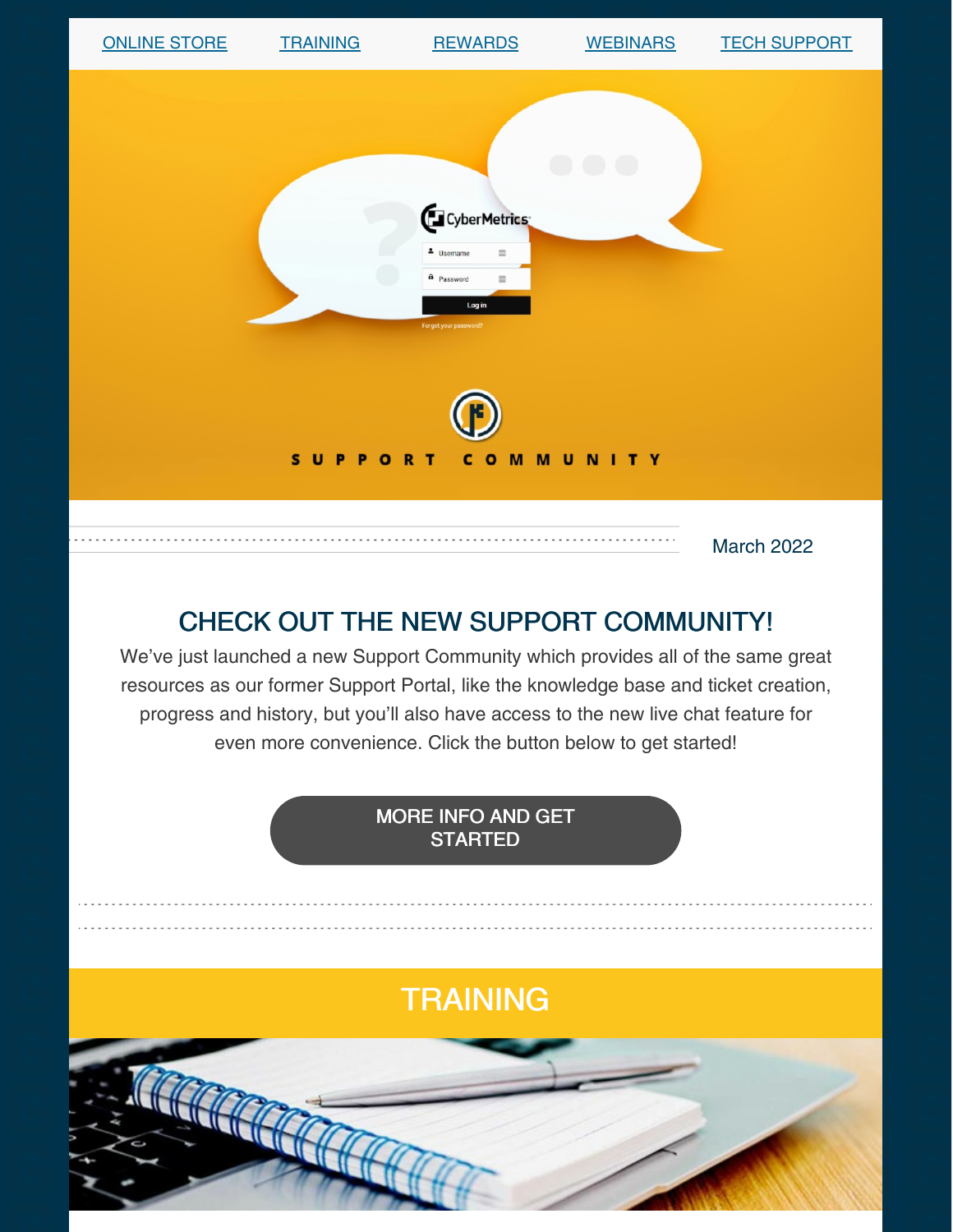To save time, avoid common mistakes and get the most out of your software, it is imperative to receive proper training and we offer a wide variety of training options to meet every need and budget. Class sizes are limited, so make your reservation now!

## GAGEtrak 7 Web Training

for anyone who uses GAGEtrak 7

#### February/March Suite

Session 1: February 28 Session 2: March 3 Session 3: March 7 Session 4: March 10

#### March/April Suite

Session 1: March 28 Session 2: March 31 Session 3: April 4 Session 4: April 7

### GAGEtrak 7 Admin Web Training

for GAGEtrak Administrators

### March/April Suite Session 1: March 30

Session 2: April 6

### GAGEtrak Lite Web Training

for anyone who uses GAGEtrak Lite

### March Suite

Session 1: March 1 Session 2: March 8

#### March/April Suite

Session 1: March 29 Session 2: April 5

#### FULL TRAINING [SCHEDULE](https://gagetrak.com/training-schedule/) AND INFO

To register for any of these trainings or for info about our custom training options, please contact our Training Specialist at 1-800-777-7020 ext. 134 or [training@cybermetrics.com](mailto:training@cybermetrics.com).

## FREE WEBINARS